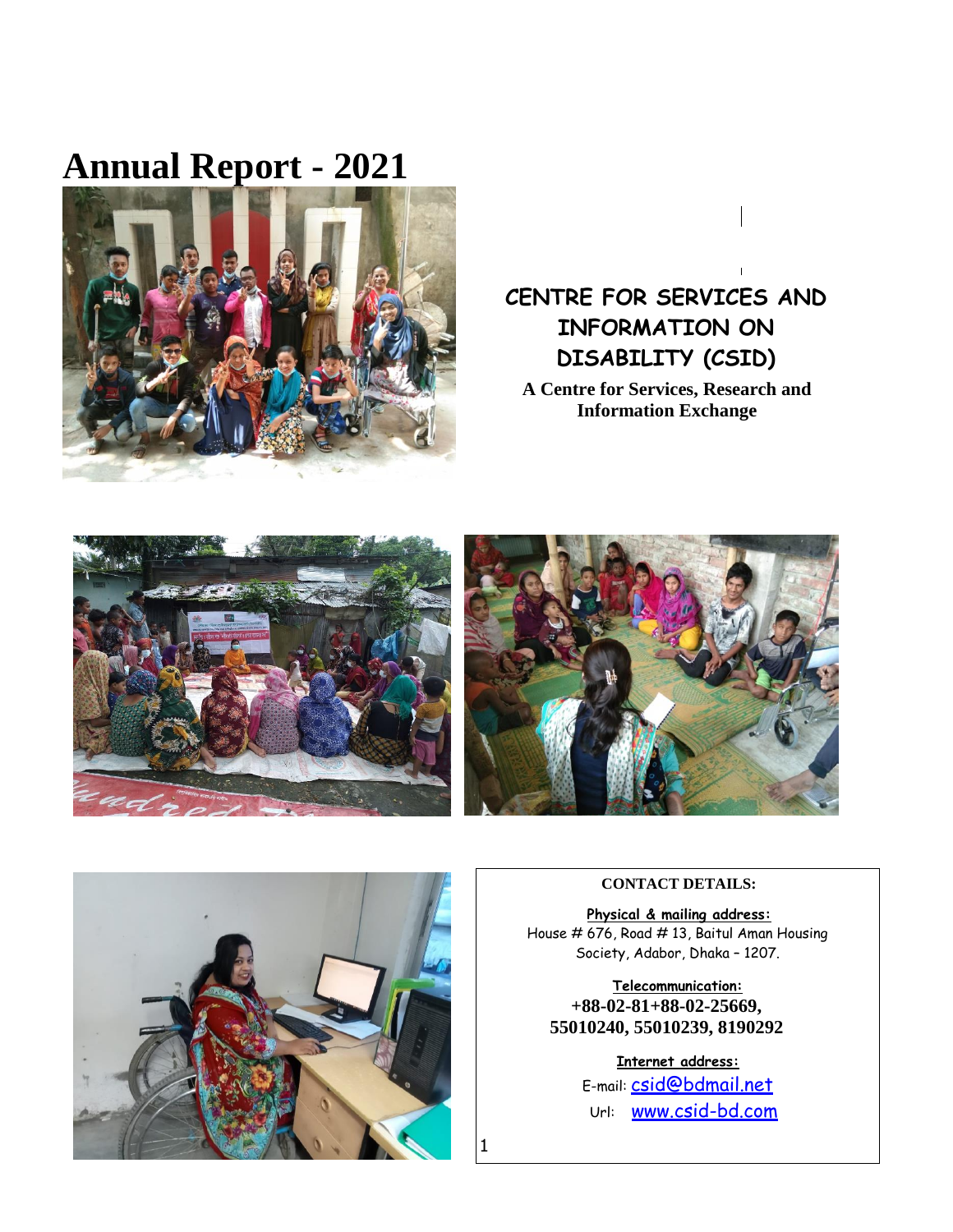#### **Preamble**

Primarily CSID formed and registered as Charity Trust under the Ministry of Law in December 1997. Later in February 2011 the organization has been registered with the Department of Social Services under the Ministry of Social Welfare. The registration number: Dha- 08858, dated- 20 February 2011.

It is also registered with the NGO Affairs Bureau of Government of Bangladesh under the Foreign Donations (Voluntary Activities) Regulation Ordinance. Registration number: 1322, dated 15 December 1998.

#### **Vision**

CSID envisions "An inclusive society where all disadvantaged people including Persons with Disabilities are living with equal rights, opportunities, access and dignity in comparison to other citizens of the country".

#### **Mission:**

Reducing discrimination against marginalized people including persons with disabilities in all aspects of life including gender disparity; creating a Physical and Socio-economic barrier free environment; Empowerment of Persons with Disabilities and marginalised people through capacity building; Resource and information networking; Promoting opportunities and access to education, information and socioeconomic activities in order to mainstreaming them into society with equal rights and dignity.

#### **Values**

 Disability should consider as development issue, not as Special or Welfare issue as Persons with Disabilities constituting 15% of population (according to the World Report on Disability).

- Equity of opportunities and dignity.
- **Communist** Children and Women first.
- $\epsilon$  Freedom of expressing opinion and enjoying rights.
- Accountability and transparency.

#### **Programmed Dimension:**

- Information and Resource sharing and Networking including Promotion of access to information using digital technology and accessible formats for disadvantaged people including persons with disabilities.
- Conducting Research/Study on Disability and Development Issues and dissemination.
- Community-Based Support Services for development of Disadvantaged and Marginalized people including Persons with Disabilities.
- Promotion of Inclusive Education.
- Promotion of Livelihood opportunities for marginalized including persons with disabilities.
- National and local level Advocacy.

# **A. Research/Study on Disability and Development Issues**

CSID conducted 22 researches including international research on different disability issues which include –Inclusive Education, Situation of Children and Women with Disabilities, Disaster & Disability, Employment Situation of persons with disabilities etc.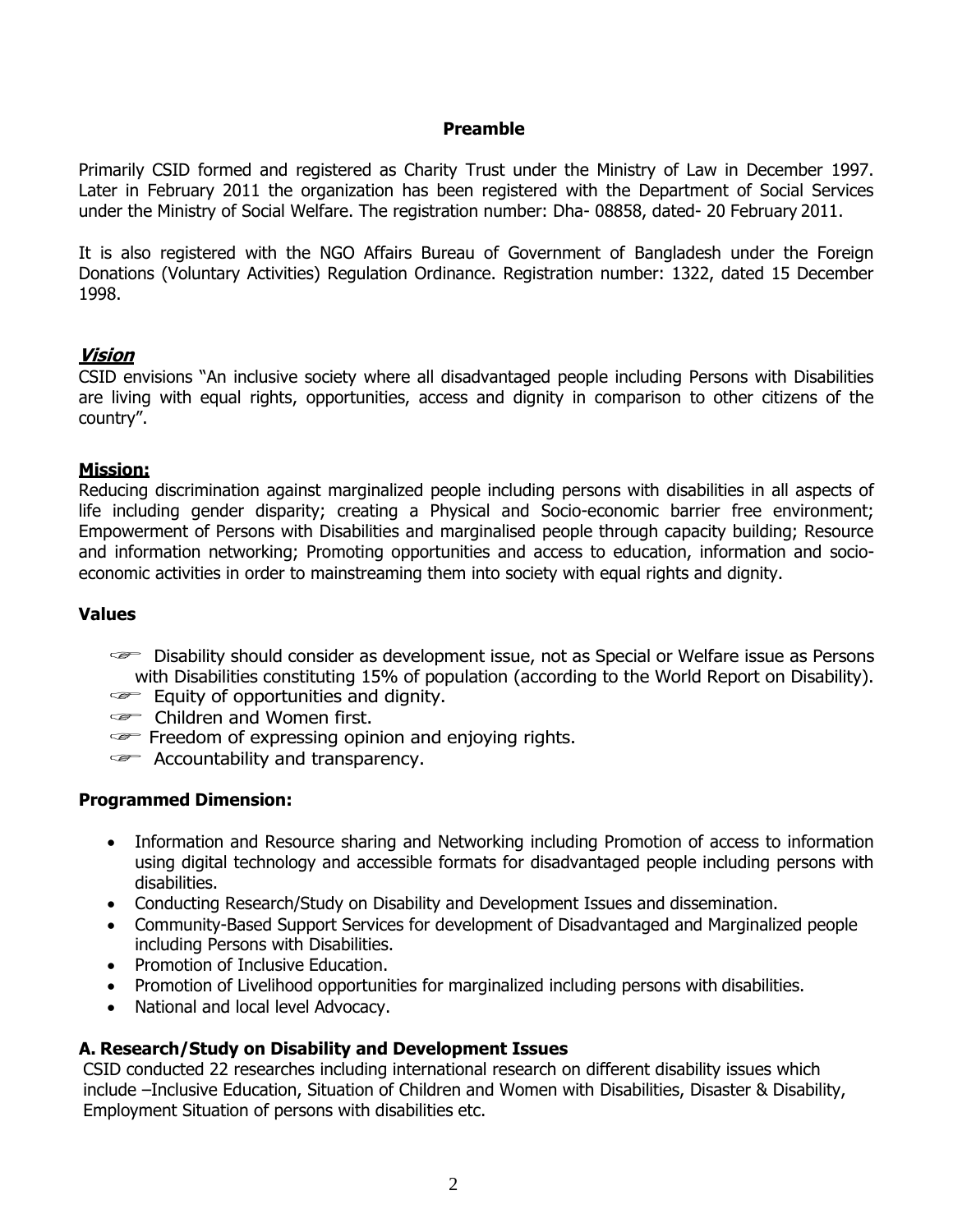#### **B. Project titled: Accessible Internet-based Disability Information Dissemination Network (DID-N) and Disability Resource Centre (DRC):**

**Location:** The project is being operated from the Head Office situated in Dhaka City.

#### **Supported by:** CSID

**Goal**: Information on Disability & Development issues is available electronically as well as at Disability Resource Centre for a range of Stakeholders including policy makers, programmers, disabled persons themselves, professionals, researchers and students in accessible format (print, audio-visual and Braille) to contribute in promoting the rights of persons with disabilities

#### **Major Focus:**

- Collect/translate information and arrange for dissemination utilizing the DID-N & the DRC.
- Upgrade the search engine and the archive by uploading key documents/info.
- $\equiv$  Disability Information and other resource materials are made available in print, Braille and addedvisual format & digital reading materials for DRC and DID-Narchive
- Information on existence of accessible cyber café, DID-N and resource centre is well audio and use of resource centre increased.
- $\equiv$  Develop networking & linkage with other information/social networks.

#### **Major Achievements:**

- Project has disseminated 12 information within this reporting year.
- Because of advocacy Bangladesh government organized the National IT competition for physical, hearing & speech, visual and Neuro Developmental Disability (NDD) youth with disabilities.
- Collected 2 video documents, 50 printed documents and 15 Braille Documents for the Disability Resource centre.

# **C. Development programmes with Rights Approach for Persons with Disabilities.**

#### **1. Project titled: Inclusive Care and Protection for Children Affected/infected by AIDS (CABA) and Children with Disabilities (CWDs) through Empowerment and System Strengthening.**

**Location:** Sylhet District.

#### **Supported By:** Save the Children

**Goal:** All girls and boys particularly children with disabilities(CWDs) and children affected by AIDS(CABA) in 21 targeted communities live free from all forms of violence and are better protected through strengthened local community systems and family care.

#### **Major Focus:**

- $\checkmark$  Targeted girls and boys including CWDs and CABA in chosen communities are better protected through improved family care and aware of local child protection response mechanisms.
- $\checkmark$  CWDs and CABA are accepted and better protected by community members with no stigma, violence and discrimination.
- $\checkmark$  Strengthened national and local level government systems, authorities and committees engaged collaboratively to respond and intervene to improve the protection, care and welfare of girls and boys at risk including CWDs and CABA.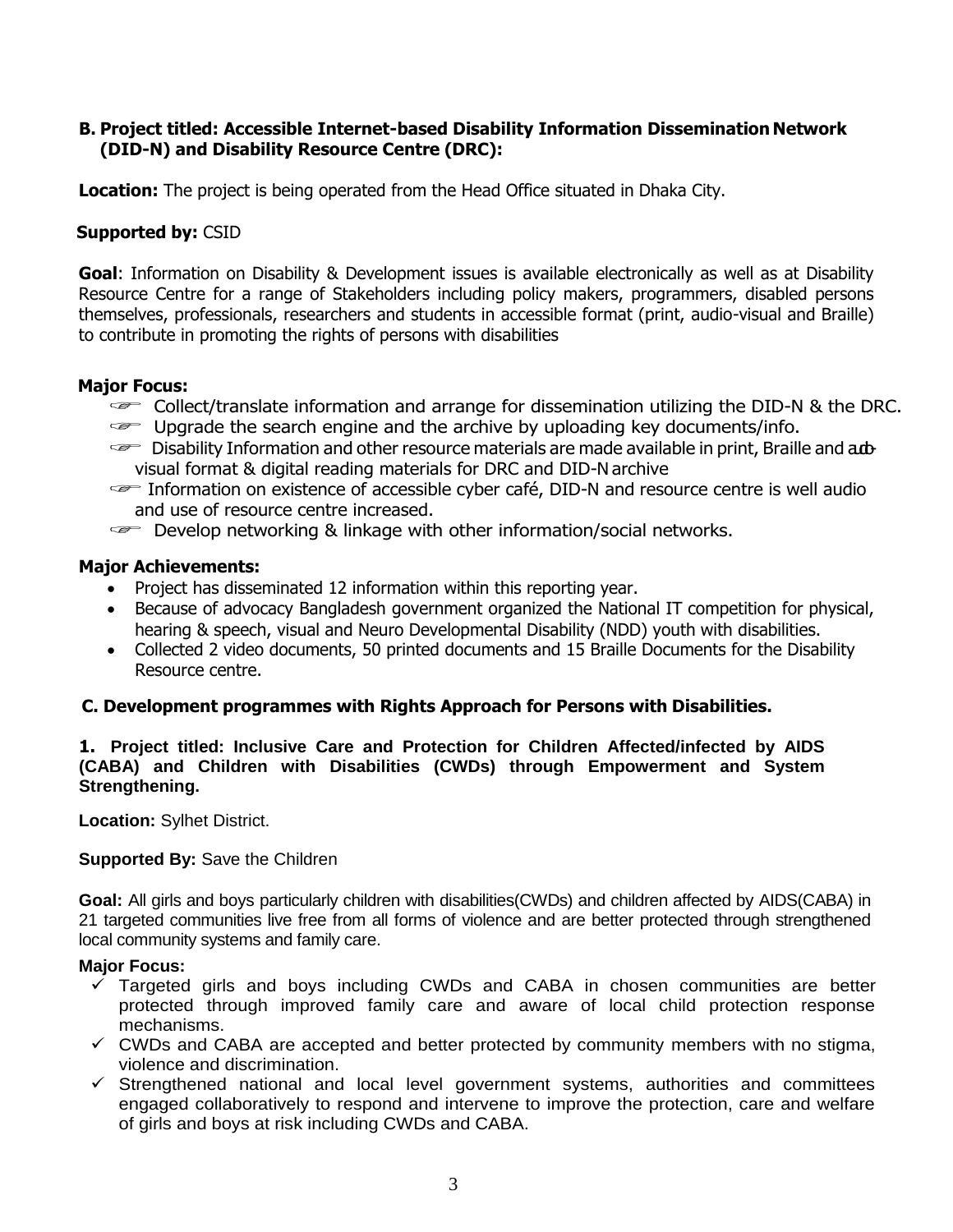# **Major Achievements:**

- Total 50 children with disabilities (Physical-19, Visual-08, Speech-11, Multiple-7, and Intellectual-5) received resilience building training. Among them 36 were boys and 14 were girls.
- Total 20 CABA children (Boys-12, Girls-8) and 54 parents of CABA (Male-13, Female-41) received training on the rights of children.
- Conducted 10 school's awareness meeting with 213 participants. (Male-114, Female-63, Boy-21, Girl-15)
- There were 81 members of child club received capacity building training. (Boy-60, Girl-41)
- Conducted meeting with 95 Community Based Child Protection Committee (CBCPC) members regarding the rights of children with disabilities and CABA children. (Male-50, Female-25, Boy-09, Girl-11)
- Conducted 02 multi institutional meeting with 21 participants. (Male-15, Female-6)
- Organized training with 19 teachers. (Male-06, Female-13)
- Organized 02Health Camp for children with disabilities and for CABA children. (Boy-51, Girl-34)
- Organized 03 Birth Registration Camp. (Boy-39, Girl-41)
- Organized 02 Immunization Camp. (Boy-15, Girl-31)
- Provided case management support to 40 children (Boy-22, Girl-18). The support were identification/verification, record, report and response.
- Referral of CABA and CWDs to the required services to 20 children (government and private) through a case management system. (Boy-10, Girl-10)
- Provided direct support to 26 children for their education, health, psychosocial support etc. (Boy-14, Girl-12)
- Linked 15 families of CABA and CWDs with social protection schemes (Boy-10, Girl-05).
- Organized various awareness program at community level on COVID 19.

# **2. Project titled: Innovation to Inclusion (i2i)**

# **Location:** Dhaka

**Supported By:** Leonard Cheshire (LC)

**Goal:** To create employment opportunities for woman and men persons with disabilities and mainstream them with socio economic activities in an inclusive society.

# **Major Focus:**

- $\checkmark$  Identify and address legislative, policy and attitudinal gaps to promote employment rights of persons with disabilities.
- $\checkmark$  Career guidance and counselling.
- $\checkmark$  Provide market based vocational/digital literacy training.
- $\checkmark$  Provide training to job seekers with disabilities and support them to undertake work placements and apprenticeships.
- $\checkmark$  Sensitize government and corporate sector employers for offering employment and training opportunities to persons with disabilities.
- $\checkmark$  Implement the pilot project connecting persons with NDDS (Neuro-developmental disability) skill development and employment opportunities.
- $\checkmark$  Facilitate disabled people's access to social protection and other resources offered by public and Private sectors.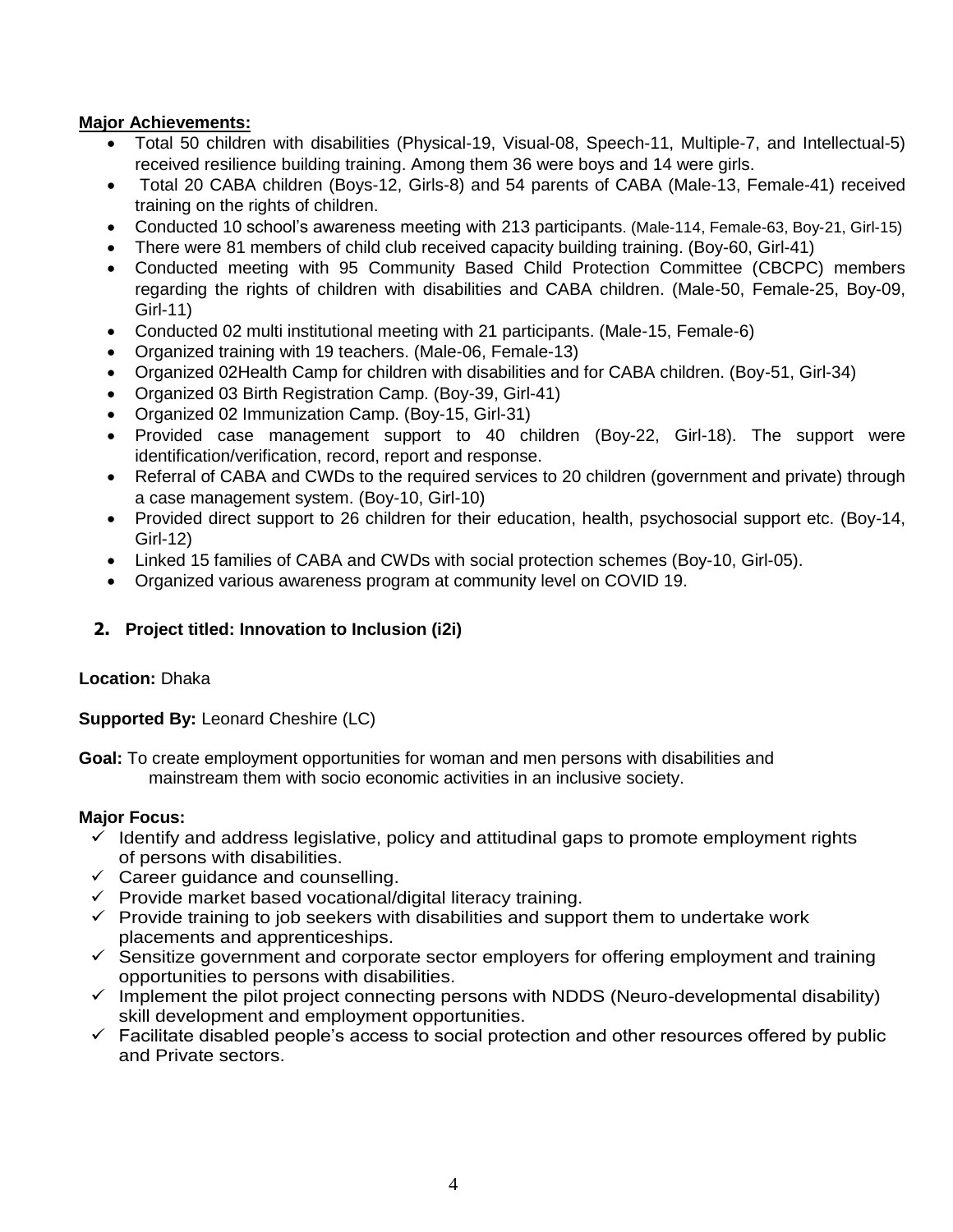# **Major Achievements:**

- The project has identified 4943 (female -1121, male-3816 and don't want to disclose -6) persons with disabilities through online platform "i2i carrier adviser". Among them Physical-3213, Visual-1137, Hearing & Speech-494 and NDD-99.
- The project has completed the assessment of 3360 (female -827, male-2529 and don't want to disclose 4) persons with disabilities during the reporting period through the i2i carrier advisor. Among them Physical-2184, Visual-773, Hearing & Speech-336 and NDD-67.
- CSID has provided the digital literacy training of 1789 (female-464 and male 1325) persons with disabilities from January 2021 to December 2021. Among them Physical-1163, Visual-411, Hearing & Speech-180 and NDD-35.
- CSID has arranged apprenticeship training program for 40 NDD's persons with disabilities. Among them female 16 and male 24 persons with disabilities.
- CSID has facilitated job placement of 186 (female-56 and male 130) persons with disabilities during the reporting period. Among them Physical-136, Visual-07, Hearing & Speech-03 and NDD-40.
- CSID and ICT Division has jointly organized one workshop with 8 Divisional Commissioner and 64 District Commissioner to create employment opportunities on government and private sector for persons with disabilities.
- By the agreement with SWID Bangladesh for implementing the pilot project smoothly. Under the program we have identified 105 PwNDD's. Among them female-45 and male 60. After the assessment we have selected the 40 PwNDD's for apprenticeship training. Now 40 PwNDD's has started the apprenticeship training in SWID Bangladesh varies School in various location which is facilitated by SWID Bangladesh. Among them female-16 and male-24 persons.
- CSID has provided access to work fund support of 534 (female-169 and male -365) persons with disabilities. Among them Physical-384, Visual-60, Hearing & Speech-48 and 42 NDD's persons with disabilities has received the transportation, assistive device and assistive device maintenance cost support from CSID under the access to work fund head.

# **3. Project titled: Protection and Empowerment of Children with Disabilities through an**

#### **Inclusive Approach**

#### **Location: Dhaka South and North City Corporation, Barisal and Charfashion** .

#### **Supported by:** UNICEF.

Goal: National and sub-national child protection systems have the technical, Management and financial capacities to provide high-quality services and protection against violence to girls and boys, including children with disabilities and children in hard-to-reach areas, urban and in emergency and nonemergency situations.

#### **Major Focus:**

- $\checkmark$  Conduct formative Study
- $\checkmark$  Resilience building training to children with disabilities
- $\checkmark$  Direct support to the children with disabilities in the targeted area (treatment/therapy services and having assistive devices).
- $\checkmark$  Capacity building of parents and caregivers of the children with disabilities regarding the protection of children with disabilities
- $\checkmark$  Awareness raising, sensitization and advocacy to promote and protect rights of children with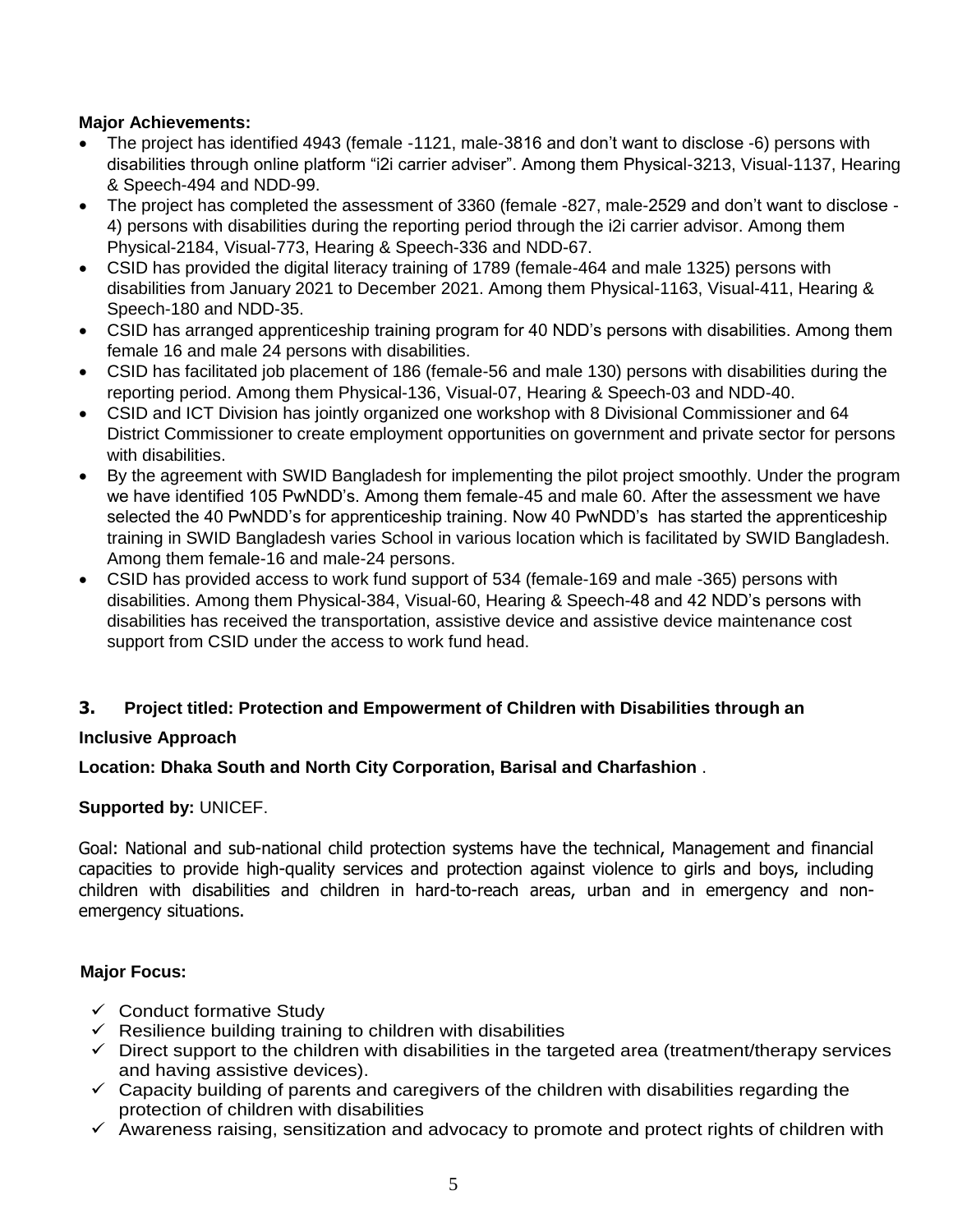disabilities

- $\checkmark$  Provide Skill training and dignified IGA for adolescent with disabilities.
- $\checkmark$  Strengthen CBCPCs
- $\checkmark$  Advocate for disability inclusion in mainstream services
- $\checkmark$  Activate the Disability Rights and Protection Committee, Local government & DSS to ensure the social security scheme and other services accessible for children with disabilities
- $\checkmark$  Sensitization meeting with community people, local police personnel, traffic police and legal professionals in project areas regarding the protection issues of children with disabilities
- $\checkmark$  Sensitize the Self Help Groups and Organization of Persons with Disabilities(OPDs) to make them active regarding the protection issues of children with disabilities
- $\checkmark$  Awareness building through Community Radio and community based meeting regarding the rights of children with disabilities.

# **Major Achievements:**

- In total 515 children with disabilities (Boys- 258 & Girls-257) identified at Dhaka, 580 new children with disabilities (Boys- 265 & Girls-315) identified at Barisal and 484 new children with disabilities (Boys-252 & Girls-232) identified at Charfassion.
- Project referred 12 children with disabilities (Girls-9, Boys-3) for treatment and assessment. Among the referred children with disabilities 3 were from Dhaka, 6 were from Barisal and 3 were from Charfassion.
- Project completed the primary capacity assessment of 5 OPDs and communicated with 8 SHGs at Dhaka. At Barisal completed the assessment of 1 OPD and 4 SHGs. At Charfassion completed the capacity assessment of 7 SHGs.
- At Dhaka project received 5 violence cases. (Boy-1, Girls-4) Among the cases 4 were domestic violence and 1 verbal abuse happen by community people.
- The project organised 2 dialogue with 60 Children and Adolescent with Disabilities (Girls-32, Boys-28) at Barisal and Charfashion. There were 20 Adolescents Club Member also participated in those dialogues.
- The project organised 2 dialogues with 61 parents & caregivers (Male-9, Female-52) at Barisal and Charfashion. The objective of the dialogues were to sensitive parents & caregivers on the rights of children with disabilities.
- The project organised 7 training sessions on ECD with 72 Father, Mother, caregivers (Male-2, Female-70) at Dhaka, 8 training sessions with 60 Father, Mother and caregivers(Male-8, Female-52) at Barisal and 13 training sessions with 105 Father, Mother and caregivers(Male-49 Female-56) at Charfassion.
- The Project organised 2 session with 20 caregivers (Male-2, Female-18) on the resilience of children with disabilities and PSEA at Dhaka, 2 Session with 15 caregivers (Male-2, Female-13 at Barishal and 2 Session with 15 Caregivers (male-1, Female-14) at Charfassion on the resilience of children with disabilities and PSEA.
- Through the community radio Meghnaa Public Service Announcement (PSA) broadcasted in 40 days, 80 times. Based on the information of Meghna Radio total 126000 community people (Male-70645, female-55355)covered through this PSA. The topics of the PSA was the protection of children and adolescent with disabilities, their education and social rights.
- The project organised 1 Community & Religious leader's orientation meeting with 30 people (Male-26, Female-4) at Charfassion. During the meeting the project staff discussed about the issues of the protection of children with disabilities, their care and rights.
- The project organised 2 meeting with27 (Male-15, Female- 12) CBCPC members at Barishal, 2 meeting with 26 (Male-17, female-9) CBCPC members at Charfassion& 1 meeting with 26 members (Male-16, Female-10) members at Dhaka.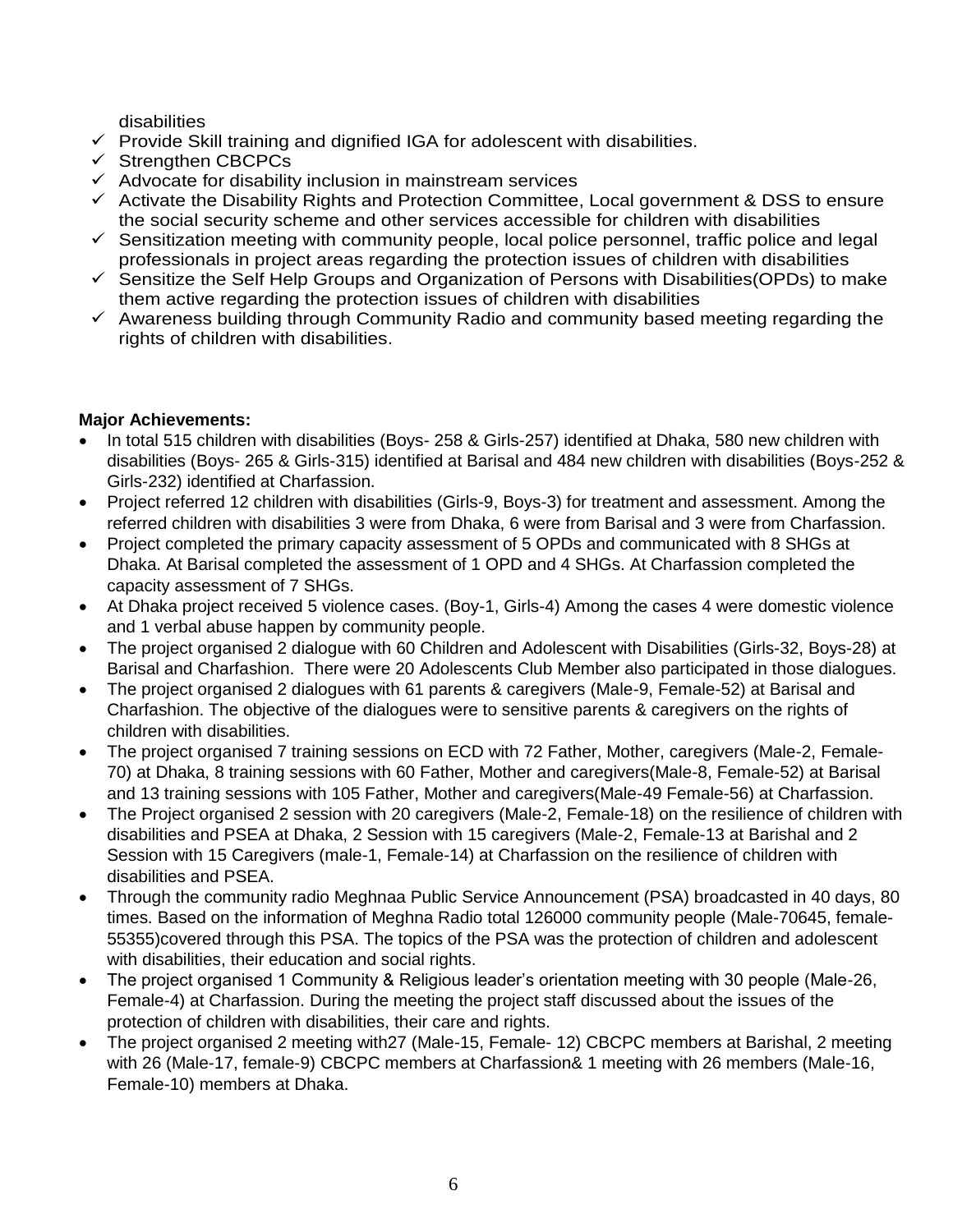# **4. Project titled: ICT training for the Persons with Disabilities using Innovative Video Tutorial**

#### **and a Mobile Application.**

#### **Location: Dhaka .**

**Supported by:** ICT Division of Bangladesh Government. **Goal :** Develop Innovative Video Tutorial and a Mobile Application for the persons with disabilities**.**

#### **Major Focus:**

- $\checkmark$  Organise Inception Meeting on the project.
- $\checkmark$  Prepare of Script for the Video Tutorial and Apps.
- $\checkmark$  Develop the Video and ensuring accessibility.
- $\checkmark$  Develop the Apps and ensuring accessibility.

#### **Major Achievements:**

- Developed special video tutorials on Basic Computer & Office Application orientation to the persons with disabilities so that they can leverage their ICT skill to get access in job sectors
- A mobile App has developed for the persons with disabilities to revise the lessons even after their scheduled training.

# **5. Project titled: Promoting Inclusive Education for Children with Disabilities**

**Location:** Mirpur, Dhaka.

#### **Supported By: Porticus (Stiftung Auxilium)**

**Goal:** Promotion of Education rights and inclusion of children with disabilities into mainstream education system increased.

#### **Major Focus:**

- $\checkmark$  Baseline study report developed highlighting current state of accessibility, mindset regarding inclusive education.
- $\checkmark$  Process documentation report developed
- $\checkmark$  100 children with disabilities admitted to primary schools
- $\checkmark$  200 community members in 10 communities directly and apprx. 1000 community members, indirectly, aware of disability rights and roles and responsibilities in in ensuring an inclusive education system in the schools within communities
- $\checkmark$  75 SMC members, 7 head teachers, 36 teachers and school staff members are aware of inclusive education modalities, educational rights of children with disabilities, and roles and responsibilities in ensuring an enabling environment for children with disabilities to learn, socialize and build confidence
- $\times$  7 model school for Inclusive Education.
- $\checkmark$  40 children with disability received admission and educational support, health support, device support etc.
- $\checkmark$  21 teachers and 3 staff trained on sign languages, braill method and Inclusive Education.

# **Major Achievements:**

 50 children with disabilities admitted to primary schools in 2022. (Boys= 24, Girls=26). Disability breakdown (Visual -5, Physical-14, Speech-11, Multiple-2, Intellectual-09, Autism-05, Down syndrome-03, Hearing- 01).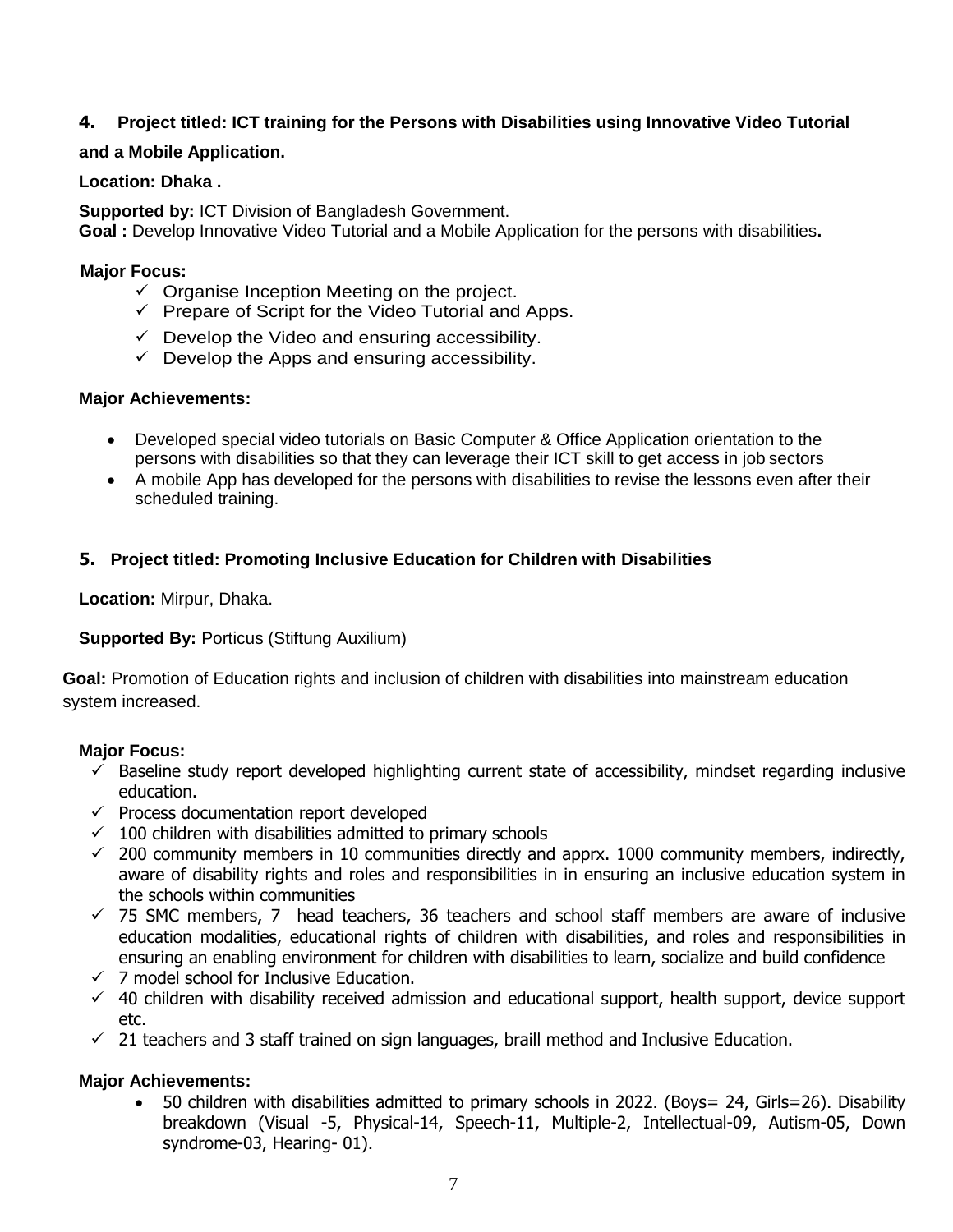- 6 SMC members, 2 head teachers, 12 teachers and school staff members are aware of inclusive education modalities, educational rights of children with disabilities, and roles and responsibilities in ensuring an enabling environment for children with disabilities to learn, socialize and build confidence.
- 120 children with disability received admission and educational support, 30 children with disabilities received health support, 11 children with disability received device support etc.
- Conduct one to one class for 124 children.
- Conduct 20 engagement events with 1210 peer students to sensitize them about inclusive education systems and their responsibilities.
- Provided 400 blankets & 30 mosquito nets to children with disabilities.
- Food and financial support has been provided to 58 children with disabilities.
- Process documentation and end line evaluation on going and yet to be reported.

# **6. Project Title: Improving education and health for deaf blind people in Bangladesh**

**Location:** Keranigonj, Dhaka.

**Supported by:** Sense International and CDD.

#### Goal: **Improve the lives of deaf blind children and include into the mainstream schools.**

#### **Major Focus:**

- $\checkmark$  Identify and need assessment of deaf blind children & youth with disabilities.
- $\checkmark$  Awareness raising, sensitization and advocacy to promote and protect rights of children with disabilities.
- $\checkmark$  Creating access to disability treatment/surgery/therapy services and having assistive devices.
- $\checkmark$  Creating access to mainstream education system, PHC, reproductive health, games & cultural activities, recreational activities, skill training and dignified IGA.
- $\checkmark$  Ensuring community participation.

#### **Major Achievements:**

- Identified and assessed the need of 78 deaf blind child & youth disabilities (Boy-40, Girl-38).
- Provided health support to 6 deaf blind children (Boy-3, Girl-3).
- Provided assistive devices (Eye glass) support to 4 deaf blind children (Boy-2, Girl-2).
- Provided nutrition support to 6 deaf blind children (Boy- 4, Girl-2).
- Provided IGA support to 5 youth with deaf blind (Boys-2, Girls-3).
- Home based Activities of Daily Living support to 78 children and youth with deaf blind.
- Provided 1560/= Cash Support to 60 people (Female-28, Male-32) with deaf blind and their family members.
- Provided relief support to 60 people (Female-30, Male-30) with deaf blind and their family members who were affected because of COVID 19 pandemic.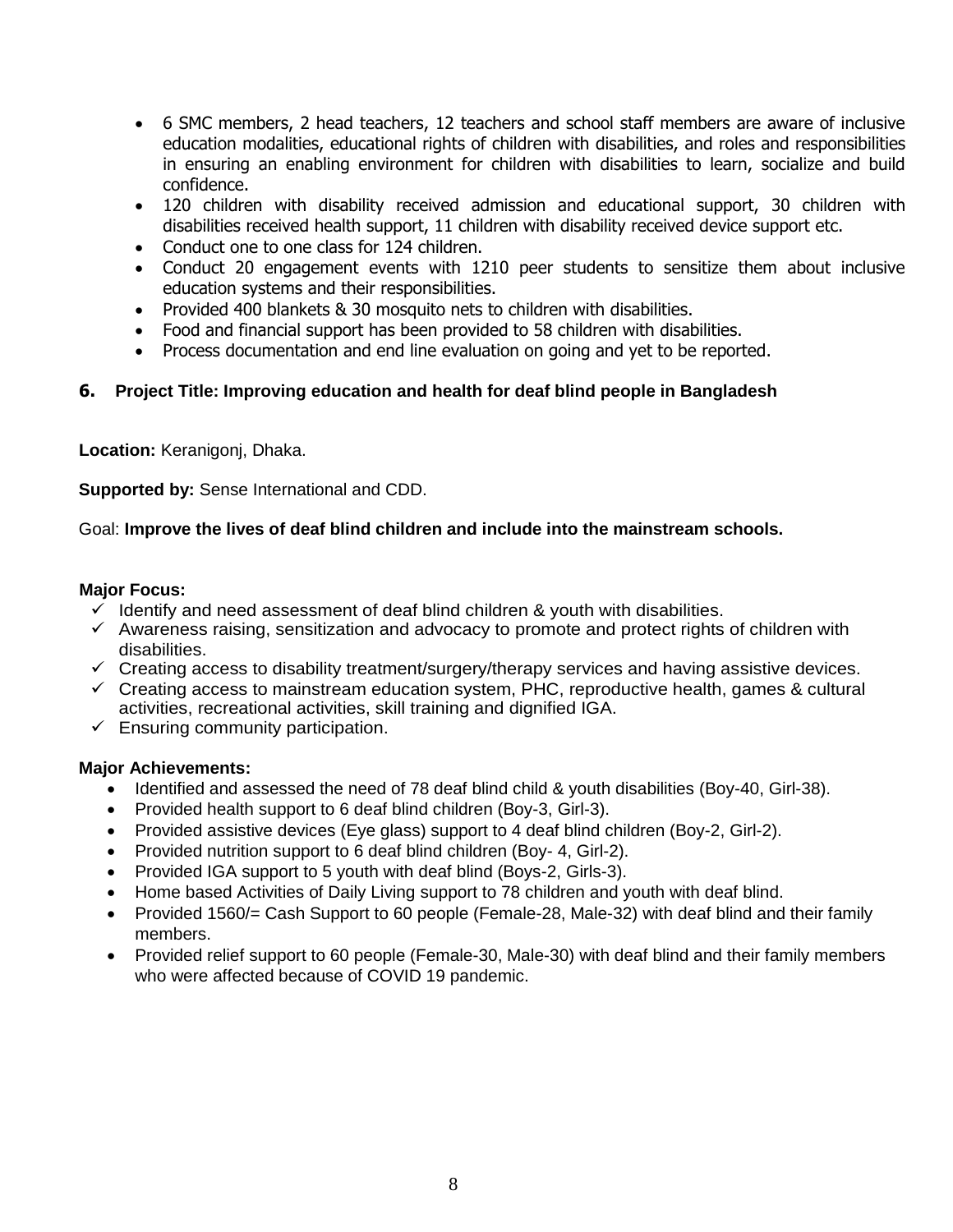# **7. Project Titled: Persons with Disabilities Local Initiatives for Advancement by**

# **Nurturing Transformation (PLIANT)**

**Location:** Sylhet City Corporation (27 wards), Sylhet Sader Upazila, South Surma Upazila & GolapgonjUpazila.

**Supported By:** Manusher Jonno Foundation (MJF)

**Goal:** A supportive and barrier free environment where persons with disabilities including woman have dignified access to resources, services and opportunities on an equal basis with others and are actively involved as change agents in the progressive transformation process..

#### **Major Focus:**

- $\checkmark$  Enrollment rate of children with disabilities has been increased in the primary school.
- $\checkmark$  Access of children and youth with disabilities to safety-net services has increased.
- $\checkmark$  Government official are more responsive towards children and youth with disabilities in providing services.
- $\checkmark$  Women are more empowered and capable to resist the Violence against Women (VAW).
- $\checkmark$  Men and boys are more sensitized to cooperate with their female counterparts in addressing the VAW.
- $\checkmark$  The income of men and women with disabilities has increased.
- $\checkmark$  An 'Accessible Sylhet' campaign has been initiated

#### **Major Achievements: 2021**

- Livelihood Support provided to 50 family members of children & youth with Disabilities (Father = 22, Mother =  $24$ , Brother =  $4$ ).
- Job placement/IGA support provide to 44 Youth with Disabilities & family members (Male=26, Female=18).
- School enrolment support provided to 42 children with disabilites (Boys- 22, Girls- 20). Disabilities wise breakdown (Physical-15, Autism-1, Visual-5, Hearing & Speech-6, ID-5, CP-8, Speech-3 and Multiple-1).
- Therapy support provided to 21 children with Cerebral Palsy (Boy=10, Girl=11).
- Aids and Appliances provided to 34 children with disabilities (Boys- 24, Girls-10). Disability wise breakdown (Physical=15, CP=13, Multiple=03, Visual=02 & Speech=1).
- Referrals support provided to 155 children & youth with disabilities (Boys-82,Girls-73), Disability wise breakdown(Physical=50,CP=29,Visual=08,Speech=09,Multiple=19,Inteluctuals=2,Hearing=10,Hearing & speech=05, Autism=02 & Downsyndrom=01).
- Birth Registration support provided to 37 Child & Youth with Disabilities (Boys-14, Girls-18, Male-01, Female-04).
- Facilitated to ensure Disability Allowance for 36 Child & Youth with Disabilities (Boys-23, Girl- 13).
- Medical support provided 63 Child & youth with Disabilities (Boys 40, girls 13 male 01 and female 09), Disability wise breakdown (Physical=21, CP=06, Visual=04, Multiple=16, Speech=07, Autism=01.Hearing=02 & Intellectual=06).
- Public Hearing meeting 1 at Fulbari Union Porished under Golapgonj Upzila on Disability Allowance (Boys 02, Male 47, Female 16).
- Conducted accessibility audit in 7 places at Sylhet City Corporation area (Deputy Commissioner's Office, District Social Service Office, District Primary Education Office, Prothibondi Seba O Shahajjo Kendro, Amborkhana Dorgagate Government Primary School, Bokhtiyerbibi Government Primary School, Shahjalal Adorsho Girls School).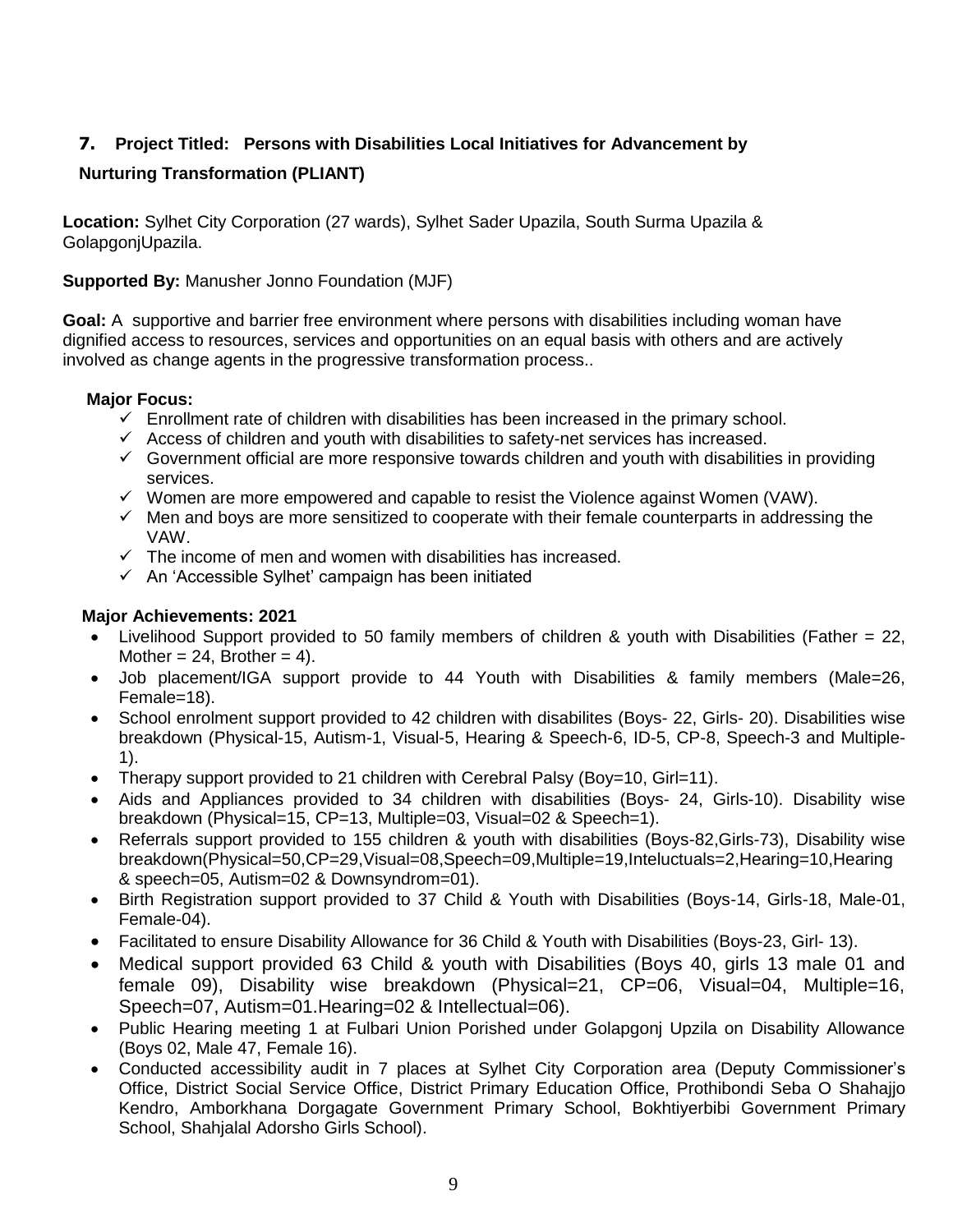# **8. Project Title: Dialogues Works**

**Location:** Dhaka and Barisal

# **Supported By:** Kindernothilfe

**Goal:** Ensure that the views and suggestions of working children are heard in the lead up to the next Global Conference on Child Labour.

#### **Major Focus:**

- $\checkmark$  Better understanding the benefits, challenges, risks, and complexities of children's work experienced by girls and boys in different situations and contexts.
- $\checkmark$  Encourage children to undertake action planning and advocacy to improve the lives of working children
- $\checkmark$  Share children's views, experiences, and recommendations and use the results to increase children's protection, well-being, and development.

#### **Major Achievements:**

- Project organised 4 Child Advisory Committee (CAC) meeting at Barisal. Where working children with disabilities shared their problem facing at workplace and others.
- Project organised 3 Child Advisory Committee (CAC) meeting at Dhaka. Where working children with disabilities shared their problem facing at workplace and others.
- Project organised one advocacy meeting at Barisal where CAC group members raised some issues regarding their rights violation.

#### **Core Partners in the year 2021:**

- 1. ICT Division
- 2. UNICEF
- 3. Manusher Jonno Foundation
- 4. Leonard Cheshire(LC)
- 5. Centre for Disability in Development(CDD)
- 6. Save the Children
- 7. PORTICUS
- 8. KNH

# **Work force:**

**Project Staff:** 31(Female-11, Male-20), **Core Staff:** 6(Female-1, Male-5), **Volunteer**: 40

#### **Future Plan:**

Establishing a centre of excellence to facilitate persons with disabilities in developing vocational, technical, soft and ICT skills including life skills so that they can be productive citizen of the country and able to gain economical independency.